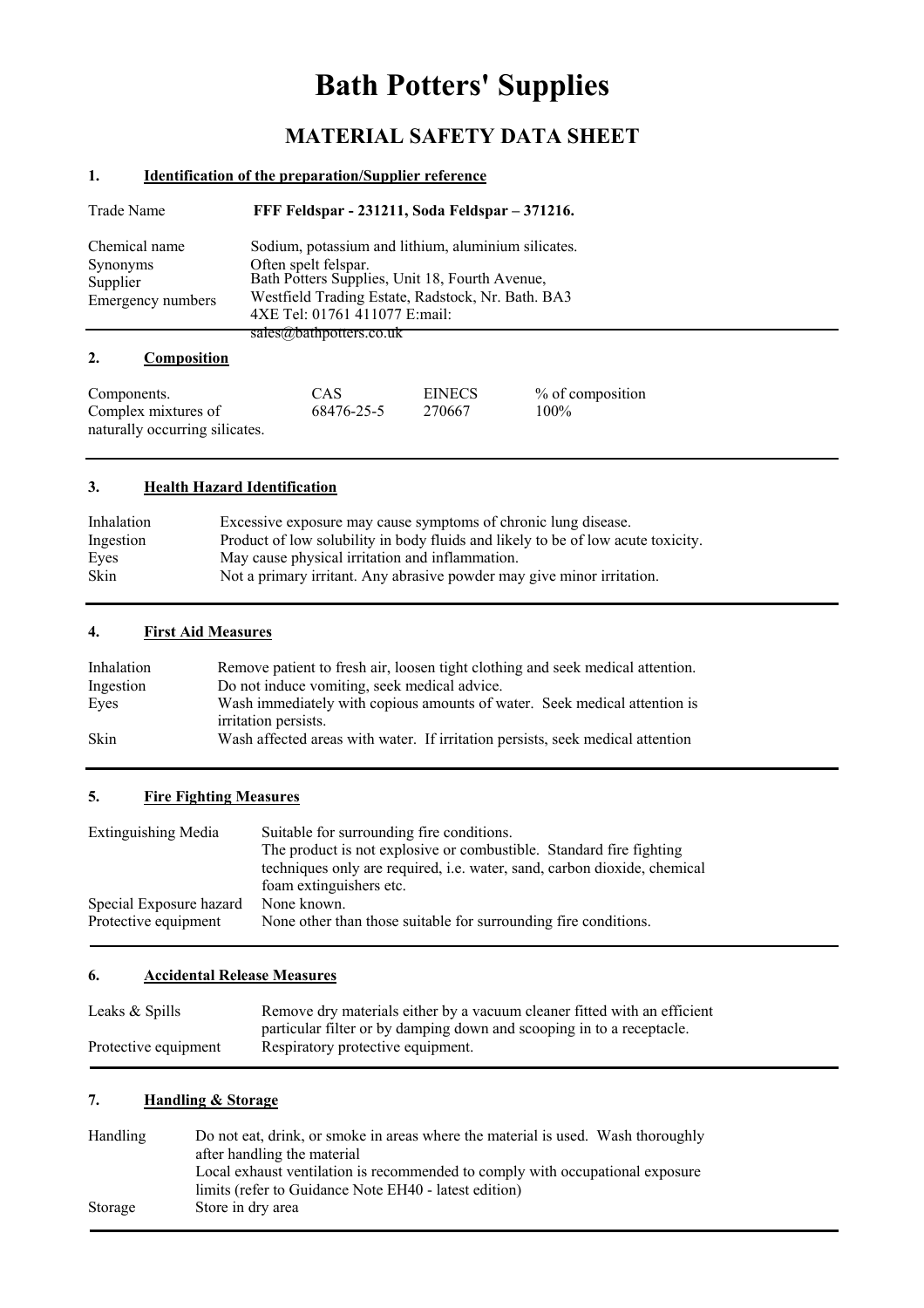#### **8. Exposure Control/Personal protective Equipment**

| Engineering controls             | Adequate ventilation should be provided so that Occupational Exposure<br>Limits are not exceeded. Local Exhaust Ventilation is normally<br>recommended                                                                                         |
|----------------------------------|------------------------------------------------------------------------------------------------------------------------------------------------------------------------------------------------------------------------------------------------|
| Personal protective<br>equipment | Where LEV is not practicable and exposure is likely to be excessive,<br>approved respiratory protection to CEN standards prEN 140, 141, 143 or<br>149 should be worn. Protective gloves and overalls are recommended for<br>prolonged contact. |

#### **9. Physical & Chemical properties**

| Appearance & Odour          | Odourless powder: FFF= Pale pink, $Soda = Off$ white. |
|-----------------------------|-------------------------------------------------------|
| Flash point $(^{\circ}C)$   | Not applicable                                        |
| Flammability                | Not applicable                                        |
| Explosive properties        | Non-explosive                                         |
| Oxidising properties        | None                                                  |
| Specific gravity            | $2 - 6$ typically                                     |
| pH value                    | 8 typically                                           |
| Melting point $(^{\circ}C)$ | Starting at 1150 degrees C                            |

#### **10. Stability & Reactivity**

| Chemical stability<br>Conditions/materials to avoid | The material is stable under normal conditions.<br>None known |
|-----------------------------------------------------|---------------------------------------------------------------|
| Hazardous decomposition<br>products                 | None known                                                    |
| Hazardous polymerisation<br>products                | None                                                          |

#### **11. Toxicology Information**

| Acute toxicology | $LD_{50}$ Oral                   | Not known                                                            |
|------------------|----------------------------------|----------------------------------------------------------------------|
|                  | $LD_{50}$ Dermal                 | Not known                                                            |
|                  | $LD_{50}$ Inhalation             | Not known                                                            |
| Health effects   | may cause fibrosis of the lungs. | Prolonged or repeated exposure above Occupational Exposure Standards |

#### **12. Ecological information**

| Ecotoxicity | Not known.          |
|-------------|---------------------|
| Persistence | Insoluble in water. |

#### **13. Disposal**

Dispose in accordance with current waste Disposal regulations (for UK - Control of Pollution (Special Waste) Regulations 1996). Landfill is the most appropriate method.

#### **14. Transport Information**

| UN/SI No.       |             | Not classified |
|-----------------|-------------|----------------|
| <b>UN Class</b> |             | Not classified |
| Packing group   |             | Not classified |
| Road            | UK          | Not classified |
| <b>ADR</b>      |             | Not classified |
| Sea             | <b>IMO</b>  | Not classified |
| Air             | <b>ICAO</b> | Not classified |
|                 |             |                |